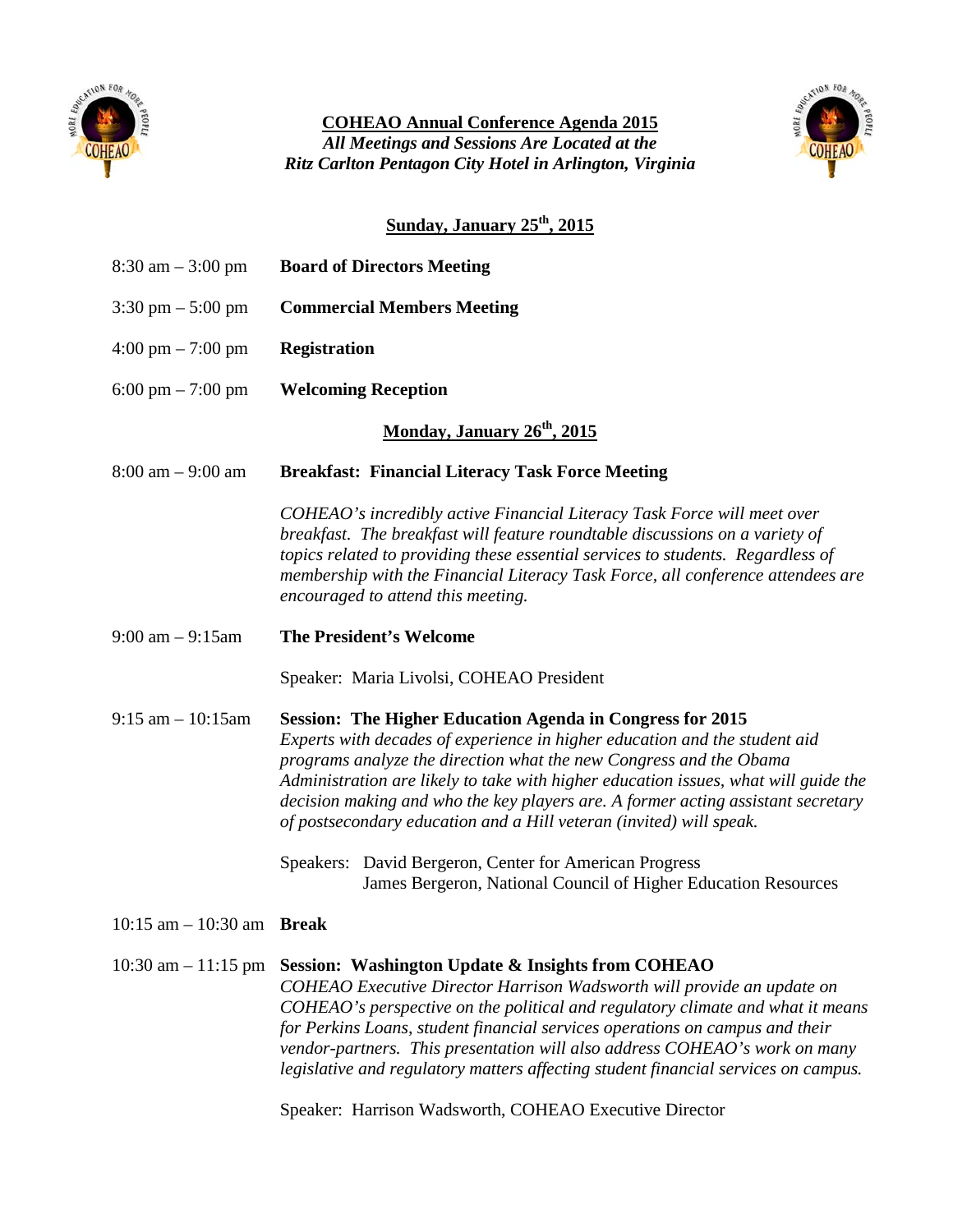| $11:15$ am - $12:15$ pm              | <b>Session: Congressional Staff Panel</b><br>With a new Congress beginning and HEA reauthorization (possibly) on the<br>horizon, Capitol Hill insiders will provide conference attendees with their<br>insights and perspectives on what to watch for in terms of higher education the<br>$114^{th}$ .                                                                                                                                                                                                                                 |  |
|--------------------------------------|----------------------------------------------------------------------------------------------------------------------------------------------------------------------------------------------------------------------------------------------------------------------------------------------------------------------------------------------------------------------------------------------------------------------------------------------------------------------------------------------------------------------------------------|--|
|                                      | Speakers: Brian Melnyk, House Education and the Workforce Committee<br><b>Majority Staff</b><br>Senate HELP Committee Minority Staff<br>Additional Congressional staff panelists invited                                                                                                                                                                                                                                                                                                                                               |  |
| $12:15 \text{ pm} - 2:00 \text{ pm}$ | Luncheon Keynote Address-Representative G.T. Thompson (R-PA)<br>Representative Glenn "G.T." Thompson will provide a keynote address.<br>Thompson, a longtime member of the Education and the Workforce Committee,<br>will provide his insights on what to look for from the Committee on higher<br>education and what he hopes to accomplish with HEA reauthorization.                                                                                                                                                                 |  |
| $2:00 \text{ pm} - 3:00 \text{ pm}$  | <b>Session: Developing Financial Literacy for First Gen Students: Students</b><br>from low income families often lack even basic skills for personal financial<br>management. College may be the first time these students have a bank<br>account, use checks, have to interface with financial professionals. In this<br>session the president of Trinity Washington University, which serves a<br>population that includes a majority of Pell Grant students, discusses<br>institutional strategies for building financial literacy. |  |
|                                      | Speaker: Patricia McGuire, President, Trinity Washington University                                                                                                                                                                                                                                                                                                                                                                                                                                                                    |  |
| 3:00 pm $-3:30$ pm                   | <b>Dessert Break</b>                                                                                                                                                                                                                                                                                                                                                                                                                                                                                                                   |  |
| $3:30 \text{ pm} - 4:30 \text{ pm}$  | <b>Session: CFPB Update</b><br>The CFPB continues to play a critical role in all aspects of higher education<br>finance. This session will review recent Bureau initiatives and the CFPB's plans<br>for 2015.                                                                                                                                                                                                                                                                                                                          |  |
| $6:00 \text{ pm} - 7:30 \text{ pm}$  | Silent Auction and Reception to Benefit the COHEAO Scholarship Fund                                                                                                                                                                                                                                                                                                                                                                                                                                                                    |  |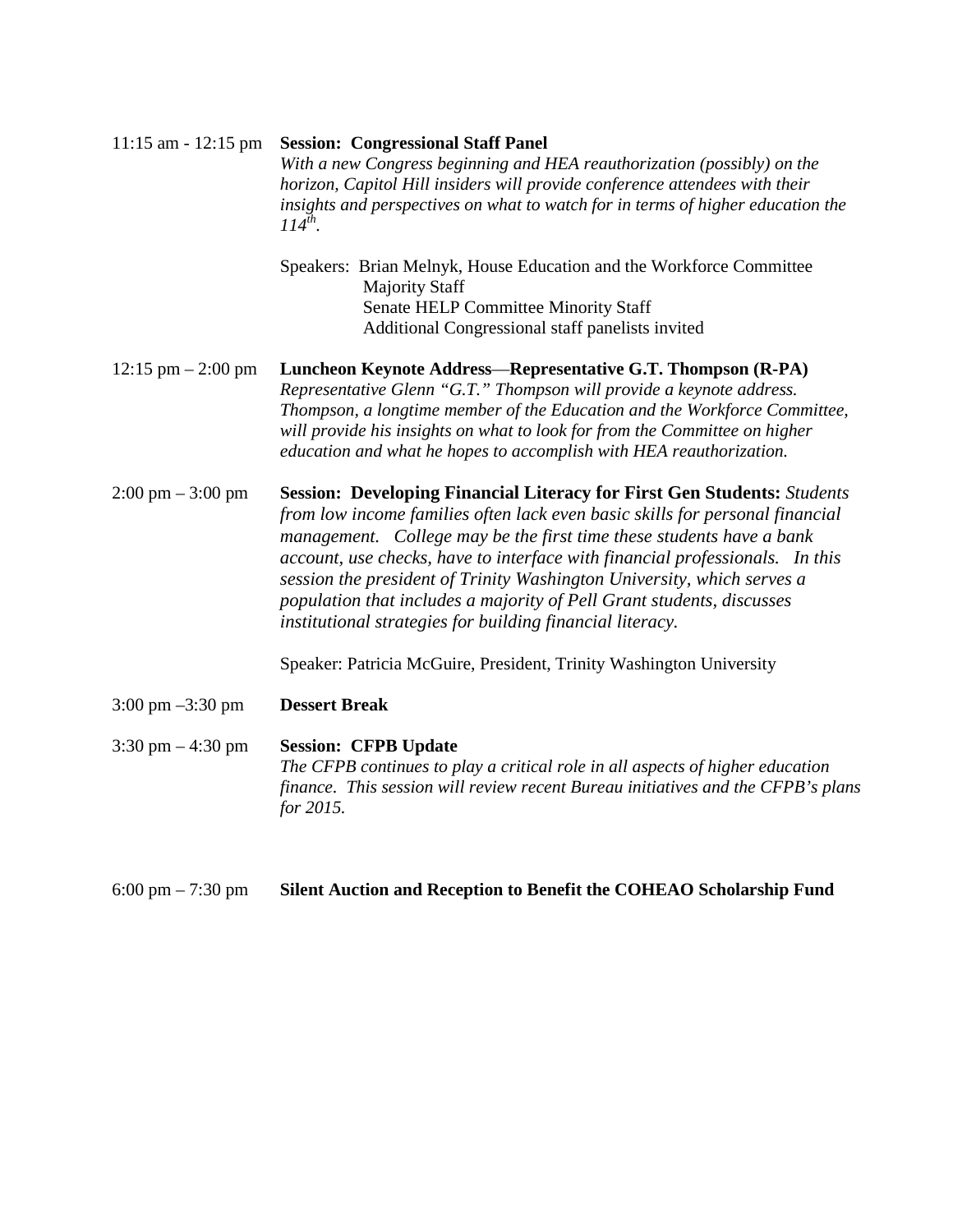### **Tuesday, January 27th, 2015**

8:00 am– 9:15 am **Breakfast & S.T.A.R.S Meeting** *Student Tuition and Accounts Receivable Sources (formerly the Accounts Receivable Task Force) will begin Wednesday with discussions on the latest in tuition account management. This meeting provides an opportunity for you to gather with your colleagues and discuss a multitude of issues, both in terms of policy and best practices. All conference attendees are encouraged to attend this meeting.*

9:15 am – 9:30 am **Annual Business Meeting**

## 9:30 am – 10:30 am **Session: How to Improve Student Retention Using Data-Driven Initiatives**

*What is retention and why is it an integral part of your campus enrollment management program? This session will review emerging trends and new opportunities for ensuring student success and increasing college completion rates; creating a campus culture that embraces student retention as a priority by building on seven key principles; and 10 critical elements of successful institutional retention programs.*

Speakers: **Gary L. Fretwell**, Senior Vice President & Principal, Noel-Levitz

#### 10:30 am – 10:45 am **Break**

10:45 am – 11:30 am **Session: Perkins Task Force Meeting & Grassroots Overview -** *In this session, a longtime Perkins Loan advocate, will provide you with critical tips for making your visits on Capitol Hill a success. The presentation will also outline COHEAO's message to legislators on preserving and improving the Perkins Loan Program and other issues affecting campus offices.* T*his session will help provide tools for beginner and experienced advocates alike.*

Speaker: **Pam Devitt**, University of Illinois, Chicago

- 11:30 am 12:30 pm **Networking Lunch**
- 12:30 pm Gather with mentors for Congressional office visits and depart for Capitol Hill via Metro
- 1:00 pm 5:30 pm **Visits to Congressional Offices** Location: House and Senate Office Buildings, Washington, DC *Please visit your legislators' offices to inform them on issues affecting your campus or organization, such as the importance of the Perkins Loan Program for you and your students. Attendees are encouraged to make appointments in advance.*